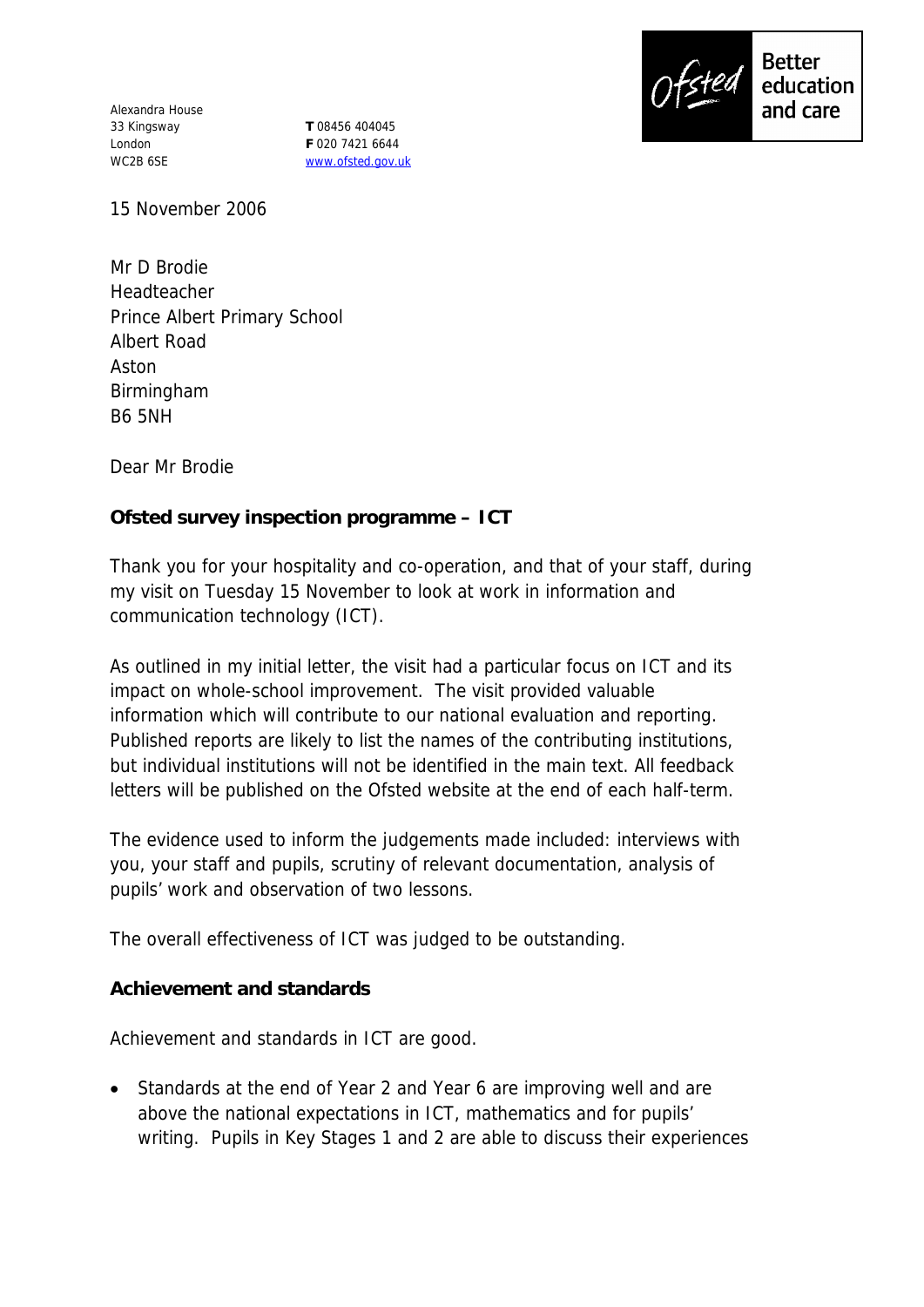of using ICT articulately and can describe the ways in which ICT helps them to improve their performance for example, in literacy and numeracy.

- Pupils in Year 6 are enthusiastic about the opportunities they have to use ICT in discrete lessons and in other subjects. Their recent World War II presentations demonstrate high standards and a good understanding of audience. Older pupils understand safe working practices when using the internet and can describe carefully the different ways in which they might evaluate their own work and that of others.
- The informed use of ICT is helping to raise standards in many subjects and in reinforcing basic skills in English and mathematics, particularly for boys.
- Teachers assess pupils' progress at the end of every unit of work. Their progress is tracked and monitored carefully to produce an informative profile of achievement. The progress of specific groups of pupils however, is not tracked as effectively as for core subjects.

**Quality of teaching and learning of ICT**

The quality of teaching and learning is good.

- The quality of teaching and learning in ICT is good with some outstanding features. All staff possess good subject knowledge which enables them to use ICT as a resource to make learning enjoyable and engaging. This in turn helps pupils to develop a wide range of skills and capabilities.
- In the lessons observed, teachers planned well to allow sufficient time for pupils to discuss their ICT work in pairs before sharing this with the whole class. This technique is used widely in the school and is particularly successful in enhancing pupils' speaking and listening skills.
- Teaching assistants provide pupils with good additional support and encourage independence. Good use is made of the final plenary in lessons to enable pupils to evaluate their learning and progress using identified success criteria.
- Pupils work well together and provide one another with effective peer support. There are some excellent examples of the use of digital video and animation by older pupils which demonstrate their independent and creative use of ICT.
- More pupils would benefit from opportunities to develop their higher order ICT skills for example, through more regular exposure to control and data logging activities.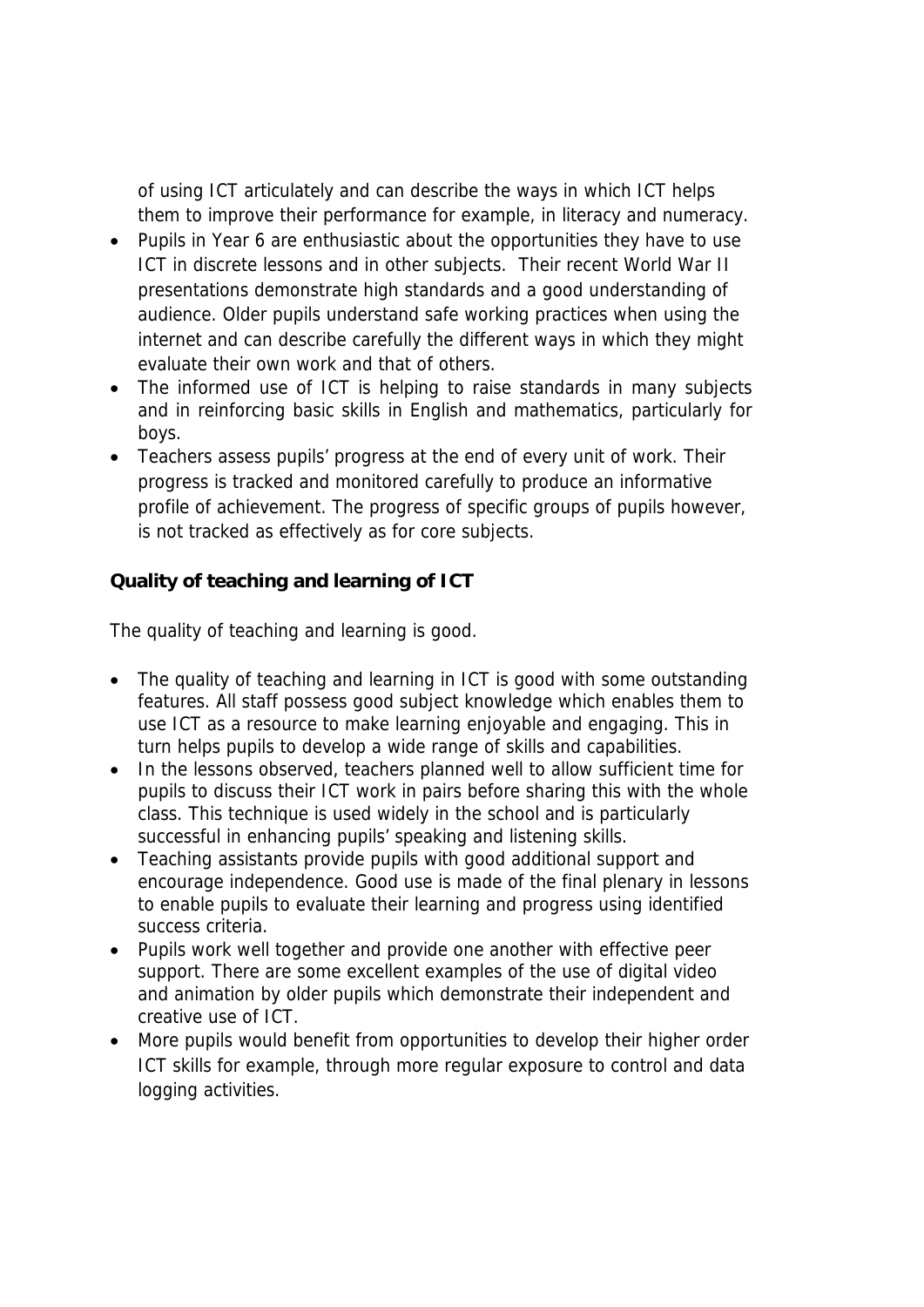## **Quality of curriculum**

The quality of the curriculum is outstanding.

- The application of ICT is embedded across the whole curriculum. Improvements to the computer network, the use of wireless laptops and increased technical support are enabling teachers to incorporate ICT frequently and reliably within their teaching.
- The revised scheme of work for ICT is used well to ensure continuity and enable good or better progression for all pupils. Curriculum and key stage co-ordinators have a clear understanding of how ICT links with other subjects.
- The use of ICT is extremely effective in enabling pupils in the foundation stage to develop their imagination and creativity from the moment they join the school. Excellent use is made of digital images in the 'Ask Me' project which has led to much improvement in pupils' self confidence and speaking skills.
- Pupils benefit greatly from the involvement of the school in several excellent ICT projects. The joint Aston Pride/DfES project, which enables the school to provide computers in the homes of pupils in Year 3, is being used effectively to engage families in learning and to enhance their ICT skills.

**Leadership and management of ICT**

Leadership and management of ICT are outstanding.

- You, your staff and governors share a clear strategic vision and passionate commitment for ICT. The leadership and management of ICT is extremely effective and has made a significant impact, demonstrated clearly by the culture of high expectations of pupils and the sustained improvement in the use of ICT.
- All teachers make effective use of their laptop computers and the opportunity to access the computer network remotely. Good attention is paid to continuous professional development in ICT. Staff and those from other local schools, benefit greatly from the training provided by the subject leader which has successfully improved their confidence and enhanced their skills.
- Excellent use is made of ICT to support the school's management, improve the monitoring of pupils' performance in core subjects and enable shared planning.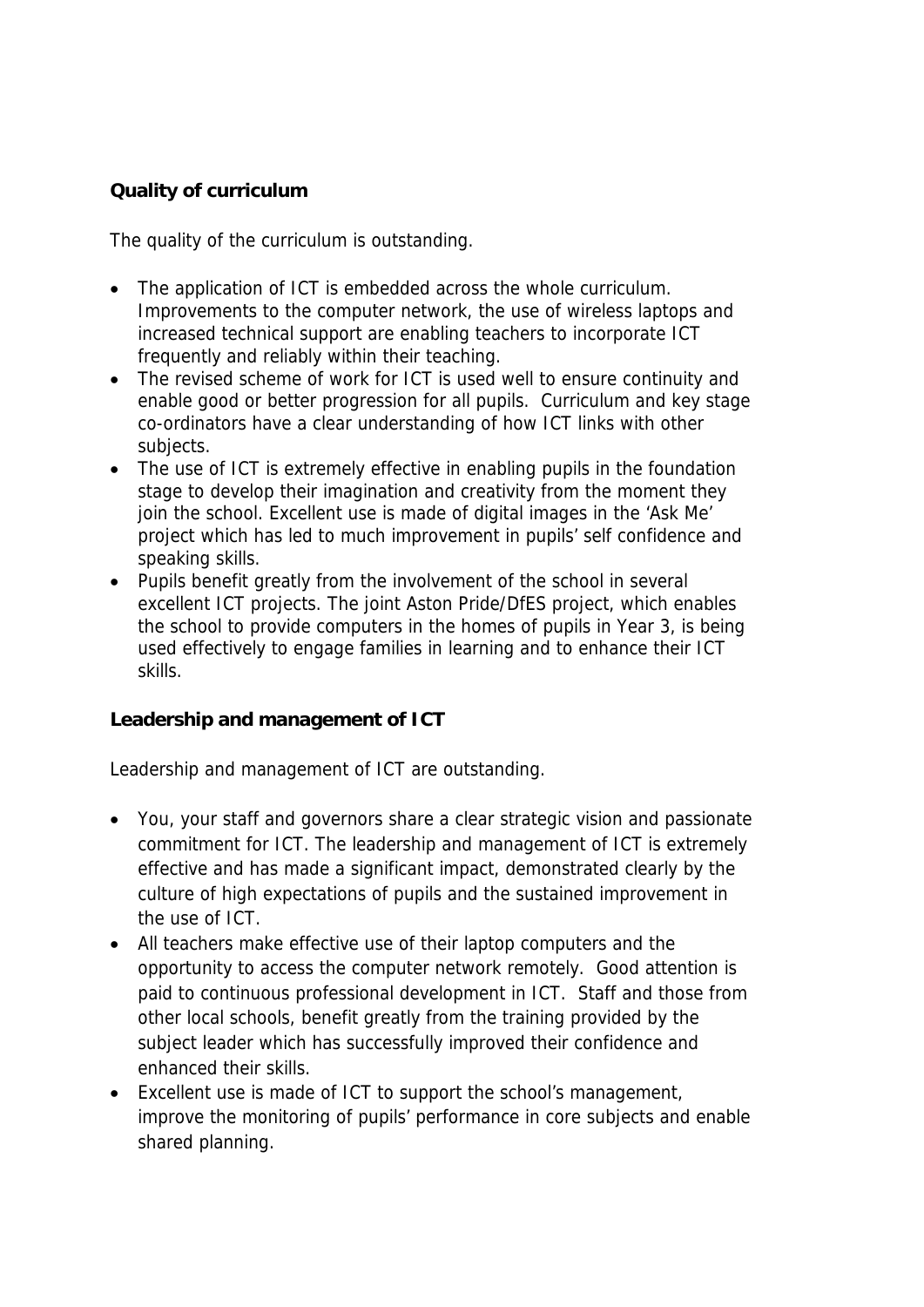**The impact of ICT on whole-school improvement**

- Pupils and their families benefit greatly from the expertise of a governor who is instrumental in promoting the use of ICT to affect improvement both in the school and in the wider community.
- Staff confidence and expertise in using ICT to support learning are very good and improving. There is an expectation that ICT will be used regularly to support learning across all subjects and key stages.
- The school's involvement in external projects is excellent and is enabling greater use of ICT to be made to help raise standards and support school improvement activities.
- Although the senior management team recognise the potential for ICT to contribute to whole school improvement, this vision needs to be more explicit in the school improvement plan.

## **Inclusion**

The provision for inclusion is outstanding.

- The school makes excellent use of ICT resources to support the needs of pupils, including those with learning difficulties and disabilities.
- The informed use of ICT is helping pupils, particularly in the foundation stage, to access the curriculum in a way they would otherwise not be able to do.
- ICT is helping to engage and motivate pupils and they say that using ICT helps to make their learning easier and more enjoyable. Boys in particular benefit from the use of stimulating software and interesting ICT activities.

**Areas for improvement, which we discussed, included the need to:**

- ensure that the planning and teaching of ICT enables specific targets to be set for pupils to enable more of them to develop higher order ICT skills
- extend the use of the effective systems for tracking the progress of specific groups of pupils in core subjects to include ICT
- make the vision to use ICT to affect whole school improvement more explicit in the school improvement plan.

I hope these observations are useful as you continue to develop ICT in the school.